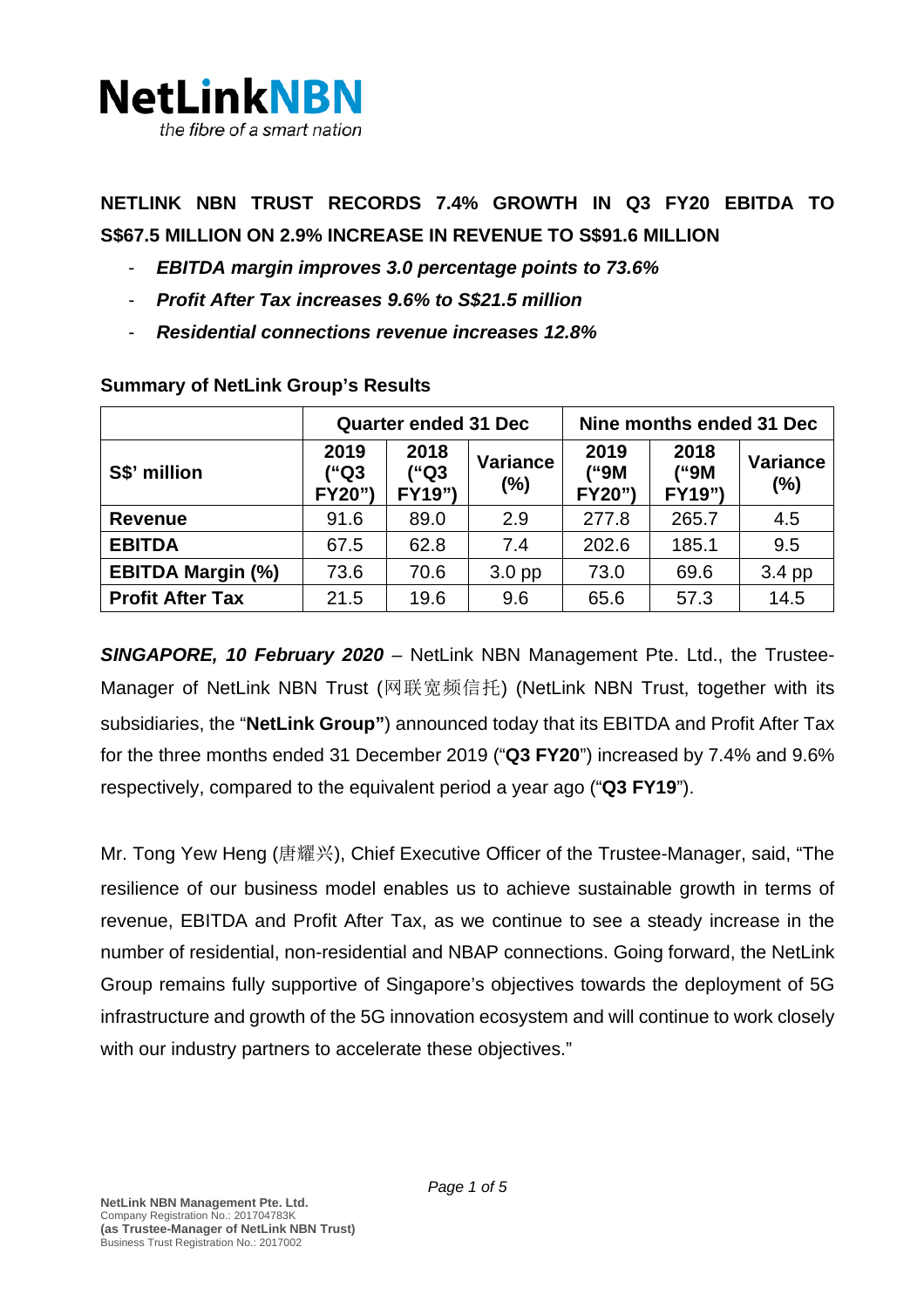

## **STRONG GROWTH IN RESIDENTIAL CONNECTIONS**

The NetLink Group achieved a revenue of S\$91.6 million in Q3 FY20, 2.9% higher than S\$89.0 million recorded in Q3 FY19. This increase was mainly due to higher residential revenue, partially offset by lower installation-related revenue, diversion revenue as well as ducts and manhole service revenue.

Residential connections continued to drive NetLink Group's revenue, with residential connections revenue increasing by 12.8% to S\$58.7 million in Q3 FY20, contributing 64.1% of NetLink Group's total revenue. As at 31 December 2019, there were 1,421,173 residential connections as compared to 1,283,801 residential connections as at 31 December 2018.

Meanwhile, installation-related revenue was S\$1.9 million lower during the quarter under review mainly due to lower residential service activation charges and installation charges from fewer orders requiring installation as the migration of coaxial cable subscribers to fibre by StarHub ended in 30 September 2019. Diversion revenue decreased by S\$1.0 million mainly due to the completion of fewer projects in Q3 FY20 as compared to Q3 FY19. Ducts and manholes service revenue decreased by S\$2.0 million mainly due to the completion of fewer joint-build projects in Q3 FY20.

Despite higher revenue in Q3 FY20, total expenses were marginally higher by S\$0.6 million. Total expenses increased mainly due to higher depreciation and amortisation costs and other operating expenses, partially offset by lower installation costs and diversion costs.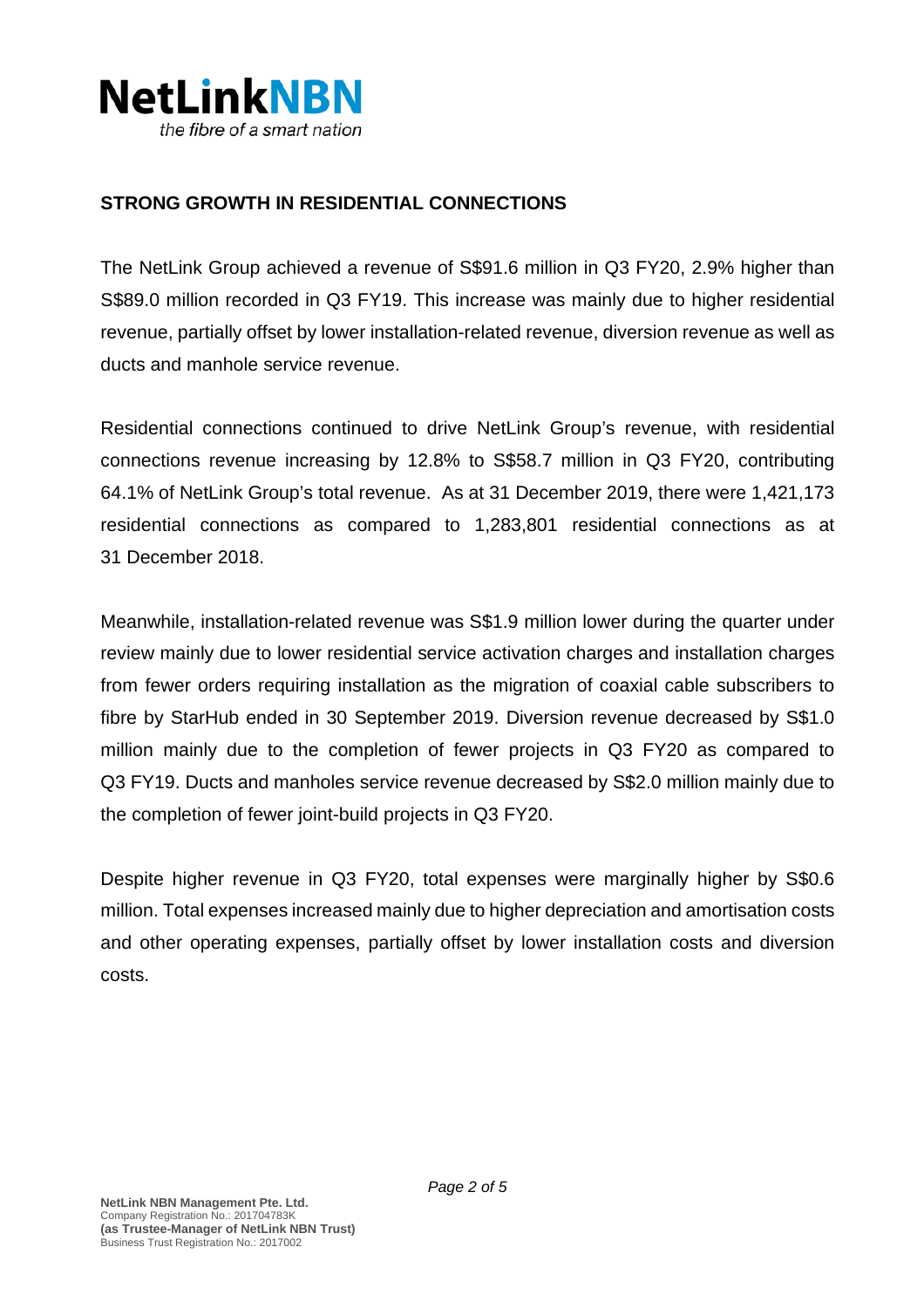

As a result, the NetLink Group reported EBITDA margin of 73.6%<sup>[1](#page-2-0)</sup> in Q3 FY20, up by 3.0 percentage points from 70.6% in Q3 FY19. The NetLink Group achieved a Profit After Tax of S\$21.5 million for Q3 FY20, which was 9.6% higher than Q3 FY19. In 9M FY20, the NetLink Group achieved a revenue of S\$277.8 million, 4.5% higher than S\$265.7 million recorded in 9M FY19. EBITDA rose 9.5% to S\$202.6 million compare[d](#page-2-1) to S\$185.1 million a year ago. EBITDA margin improved 3.4 percentage points to 73.0%<sup>2</sup> in 9M FY20 from 69.6% in 9M FY19. Profit After Tax rose 14.5% to S\$65.6 million from S\$57.3 million across the same comparative period.

## **STABLE AND INCREASING CASH FLOW**

Bolstered by the stronger operating performance, NetLink Group's net cash from operating activities was higher at S\$191.1 million in 9M FY20 as compared to S\$168.8 million in 9M FY19.

The NetLink Group has a stated policy to make distributions on a semi-annual basis. Accordingly, the next distribution period will be for the six months ending 31 March 2020.

## **OUTLOOK**

For the financial year ending 31 March 2020 ("**FY20**"), the NetLink Group expects revenues from key connection services to be higher than that of FY19 mainly due to higher residential connections. The NetLink Group will continue to invest and expand its network

<span id="page-2-0"></span><sup>1</sup> EBITDA margin for 3M FY20 at 73.6% was higher than 3M FY19 by 3.0 percentage point partly due to the impact from the adoption of Singapore Financial Reporting Standard (International) 16 - Leases ("SFRS(I) 16"). Excluding the impact of SFRS(I) 16, EBITDA margin for 3M FY20 would have been 72.8%, 2.2 percentage point higher compared to 70.6% for 3M FY19.

<span id="page-2-1"></span><sup>2</sup> EBITDA margin for 9M FY20 at 73.0% was higher than 9M FY19 by 3.4 percentage point partly due to the impact from the adoption of Singapore Financial Reporting Standard (International) 16 – Leases ("SFRS(I) 16"). Excluding the impact of SFRS(I) 16, EBITDA margin for 9M FY20 would have been 72.1%, 2.5 percentage point higher compared to 69.6% for 9M FY19.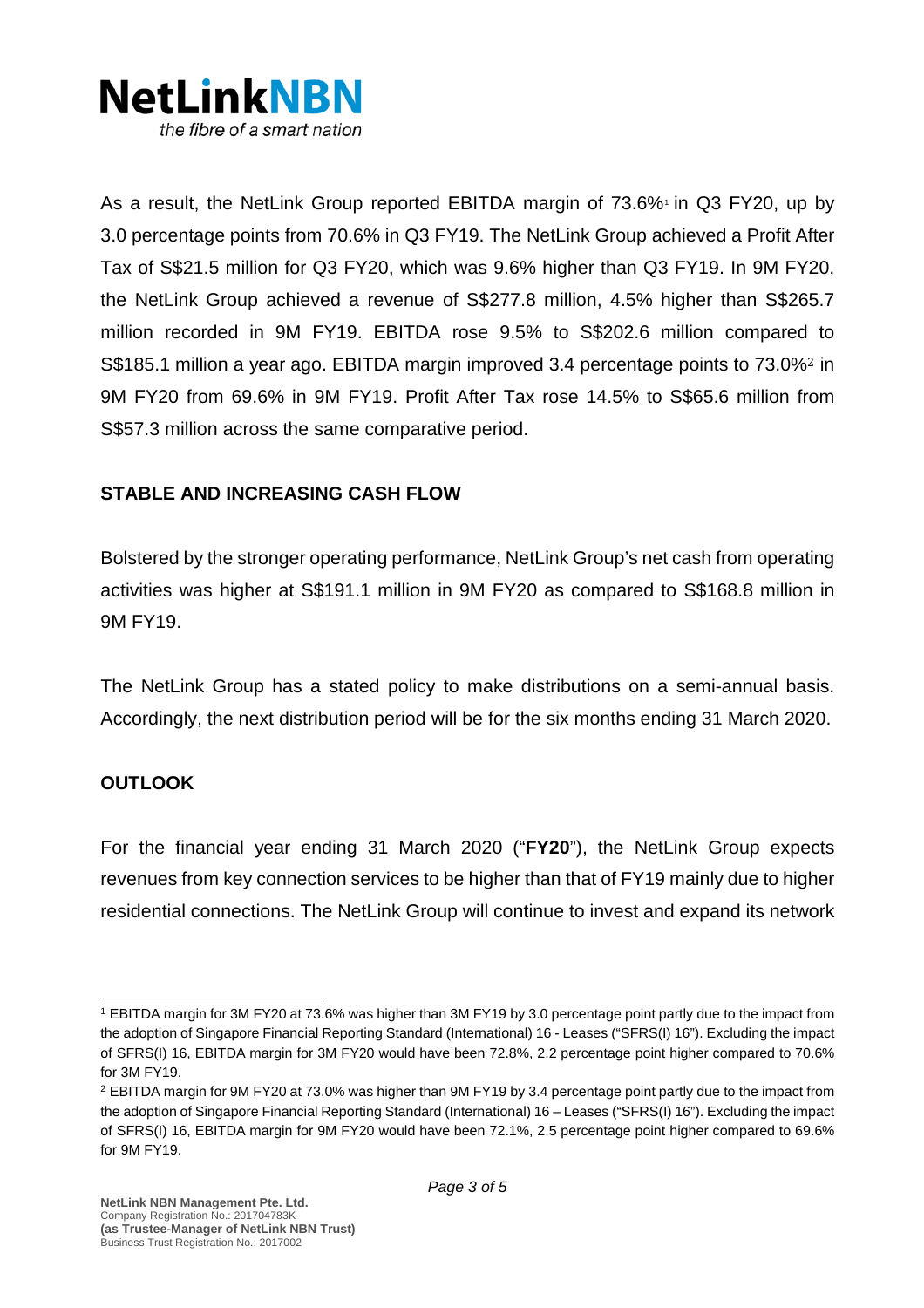

to improve the network's capability and resiliency. The NetLink Group expects capital expenditure in FY20 to be higher than that of FY19.

The NetLink Group is continuing to expand its network in new housing estates. The NetLink Group has also been working proactively with the Requesting Licensees ("**RLs**") (who provide fibre services to Retail Service Providers that in turn provide retail fibre services to end-users) to meet future demand for Non-Residential and NBAP connections, and to support the RLs' efforts to acquire new Non-Residential and NBAP customers. With its extensive nationwide fibre network, the NetLink Group is well-positioned to support, among others, the Smart Nation initiatives, the Punggol Digital District and Jurong Innovation District. In addition, the NetLink Group is monitoring the development of the 5G network in Singapore and will explore opportunities associated with the new market development.

In this connection, the NetLink Group is supporting IMDA's objectives to achieve pervasive deployment of 5G infrastructure and grow the 5G innovation ecosystem. The NetLink Group looks forward to working with industry partners in offering the use of its nationwide fibre network to accelerate the realisation of IMDA's objectives. For example, the NetLink Group is supporting M1 for its 5G trial at a new restaurant in Marina Square and TPG Telecom for its upcoming 5G network trial at Singapore Science Park I and II.

The NetLink Group's resilient business model is expected to provide recurring and predictable cashflows to support distributions to Unitholders.

*-End-*